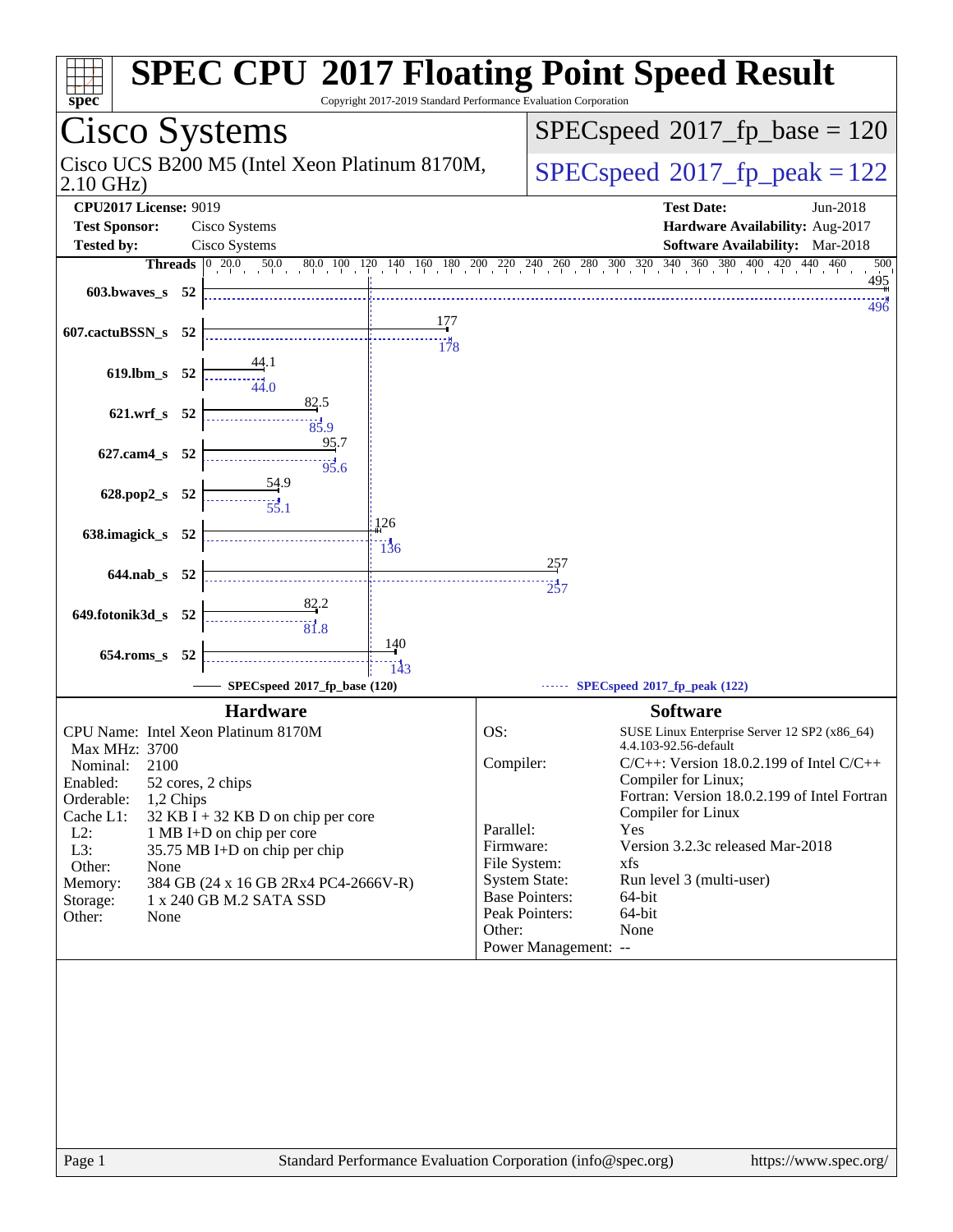

Copyright 2017-2019 Standard Performance Evaluation Corporation

## Cisco Systems

2.10 GHz) Cisco UCS B200 M5 (Intel Xeon Platinum 8170M,  $\vert$  [SPECspeed](http://www.spec.org/auto/cpu2017/Docs/result-fields.html#SPECspeed2017fppeak)®2017 fp\_peak = 122

 $SPEC speed^{\circ}2017\_fp\_base = 120$ 

**[CPU2017 License:](http://www.spec.org/auto/cpu2017/Docs/result-fields.html#CPU2017License)** 9019 **[Test Date:](http://www.spec.org/auto/cpu2017/Docs/result-fields.html#TestDate)** Jun-2018 **[Test Sponsor:](http://www.spec.org/auto/cpu2017/Docs/result-fields.html#TestSponsor)** Cisco Systems **[Hardware Availability:](http://www.spec.org/auto/cpu2017/Docs/result-fields.html#HardwareAvailability)** Aug-2017 **[Tested by:](http://www.spec.org/auto/cpu2017/Docs/result-fields.html#Testedby)** Cisco Systems **[Software Availability:](http://www.spec.org/auto/cpu2017/Docs/result-fields.html#SoftwareAvailability)** Mar-2018

#### **[Results Table](http://www.spec.org/auto/cpu2017/Docs/result-fields.html#ResultsTable)**

|                          | <b>Base</b>                |                |       |                |              | <b>Peak</b>    |            |                |                |              |                |              |                |              |
|--------------------------|----------------------------|----------------|-------|----------------|--------------|----------------|------------|----------------|----------------|--------------|----------------|--------------|----------------|--------------|
| <b>Benchmark</b>         | <b>Threads</b>             | <b>Seconds</b> | Ratio | <b>Seconds</b> | <b>Ratio</b> | <b>Seconds</b> | Ratio      | <b>Threads</b> | <b>Seconds</b> | <b>Ratio</b> | <b>Seconds</b> | <b>Ratio</b> | <b>Seconds</b> | <b>Ratio</b> |
| $603.bwaves$ s           | 52                         | 120            | 494   | 119            | 497          | <u>119</u>     | 495        | 52             | 119            | 497          | 119            | 495          | <b>119</b>     | <u>496</u>   |
| 607.cactuBSSN s          | 52                         | 94.5           | 176   | 93.9           | 78           | 94.2           | <b>177</b> | 52             | 92.8           | 180          | 93.6           | 178          | 93.5           | <b>178</b>   |
| $619.1$ bm s             | 52                         | 119            | 44.0  | 119            | 44.2         | <u>119</u>     | 44.1       | 52             | <u> 119</u>    | 44.0         | 119            | 44.0         | 119            | 44.2         |
| $621$ .wrf s             | 52                         | 160            | 82.5  | 160            | 82.6         | 161            | 82.4       | 52             | 154            | 85.9         | 155            | 85.4         | 154            | 86.0         |
| $627$ .cam $4 \text{ s}$ | 52                         | 92.6           | 95.7  | 92.6           | 95.7         | 92.6           | 95.7       | 52             | 92.6           | 95.7         | 92.7           | 95.6         | 92.8           | 95.5         |
| $628.pop2_s$             | 52                         | 216            | 54.9  | 219            | 54.3         | 216            | 55.0       | 52             | 219            | 54.2         | 215            | 55.2         | 216            | 55.1         |
| 638.imagick_s            | 52                         | 116            | 125   | 114            | 126          | 112            | 129        | 52             | 106            | 136          | 106            | 136          | 107            | 135          |
| $644$ .nab s             | 52                         | 68.0           | 257   | 68.0           | 257          | 68.0           | 257        | 52             | 68.0           | 257          | 68.1           | 257          | 68.0           | 257          |
| 649.fotonik3d s          | 52                         | 111            | 82.2  | 110            | 83.1         | 111            | 81.9       | 52             | 111            | 81.9         | 113            | 81.0         | 111            | 81.8         |
| $654$ .roms s            | 52                         | 113            | 139   | 112            | 140          | <u>113</u>     | <b>140</b> | 52             | 110            | 144          | 110            | 143          | 110            | <u>143</u>   |
|                          | $SPECspeed*2017$ fp base = |                | 120   |                |              |                |            |                |                |              |                |              |                |              |

**[SPECspeed](http://www.spec.org/auto/cpu2017/Docs/result-fields.html#SPECspeed2017fppeak)[2017\\_fp\\_peak =](http://www.spec.org/auto/cpu2017/Docs/result-fields.html#SPECspeed2017fppeak) 122**

Results appear in the [order in which they were run.](http://www.spec.org/auto/cpu2017/Docs/result-fields.html#RunOrder) Bold underlined text [indicates a median measurement](http://www.spec.org/auto/cpu2017/Docs/result-fields.html#Median).

#### **[Operating System Notes](http://www.spec.org/auto/cpu2017/Docs/result-fields.html#OperatingSystemNotes)**

Stack size set to unlimited using "ulimit -s unlimited"

#### **[General Notes](http://www.spec.org/auto/cpu2017/Docs/result-fields.html#GeneralNotes)**

Environment variables set by runcpu before the start of the run: KMP\_AFFINITY = "granularity=fine,compact" LD\_LIBRARY\_PATH = "/home/cpu2017/lib/ia32:/home/cpu2017/lib/intel64:/home/cpu2017/je5.0.1-32:/home/cpu2017/je5.0.1-64" OMP\_STACKSIZE = "192M"

 Binaries compiled on a system with 1x Intel Core i7-4790 CPU + 32GB RAM memory using Redhat Enterprise Linux 7.4 Transparent Huge Pages enabled by default Prior to runcpu invocation Filesystem page cache synced and cleared with: sync; echo 3> /proc/sys/vm/drop\_caches Yes: The test sponsor attests, as of date of publication, that CVE-2017-5754 (Meltdown) is mitigated in the system as tested and documented. Yes: The test sponsor attests, as of date of publication, that CVE-2017-5753 (Spectre variant 1) is mitigated in the system as tested and documented. Yes: The test sponsor attests, as of date of publication, that CVE-2017-5715 (Spectre variant 2) is mitigated in the system as tested and documented.

#### **[Platform Notes](http://www.spec.org/auto/cpu2017/Docs/result-fields.html#PlatformNotes)**

BIOS Settings: Intel HyperThreading Technology set to Disabled

**(Continued on next page)**

Page 2 Standard Performance Evaluation Corporation [\(info@spec.org\)](mailto:info@spec.org) <https://www.spec.org/>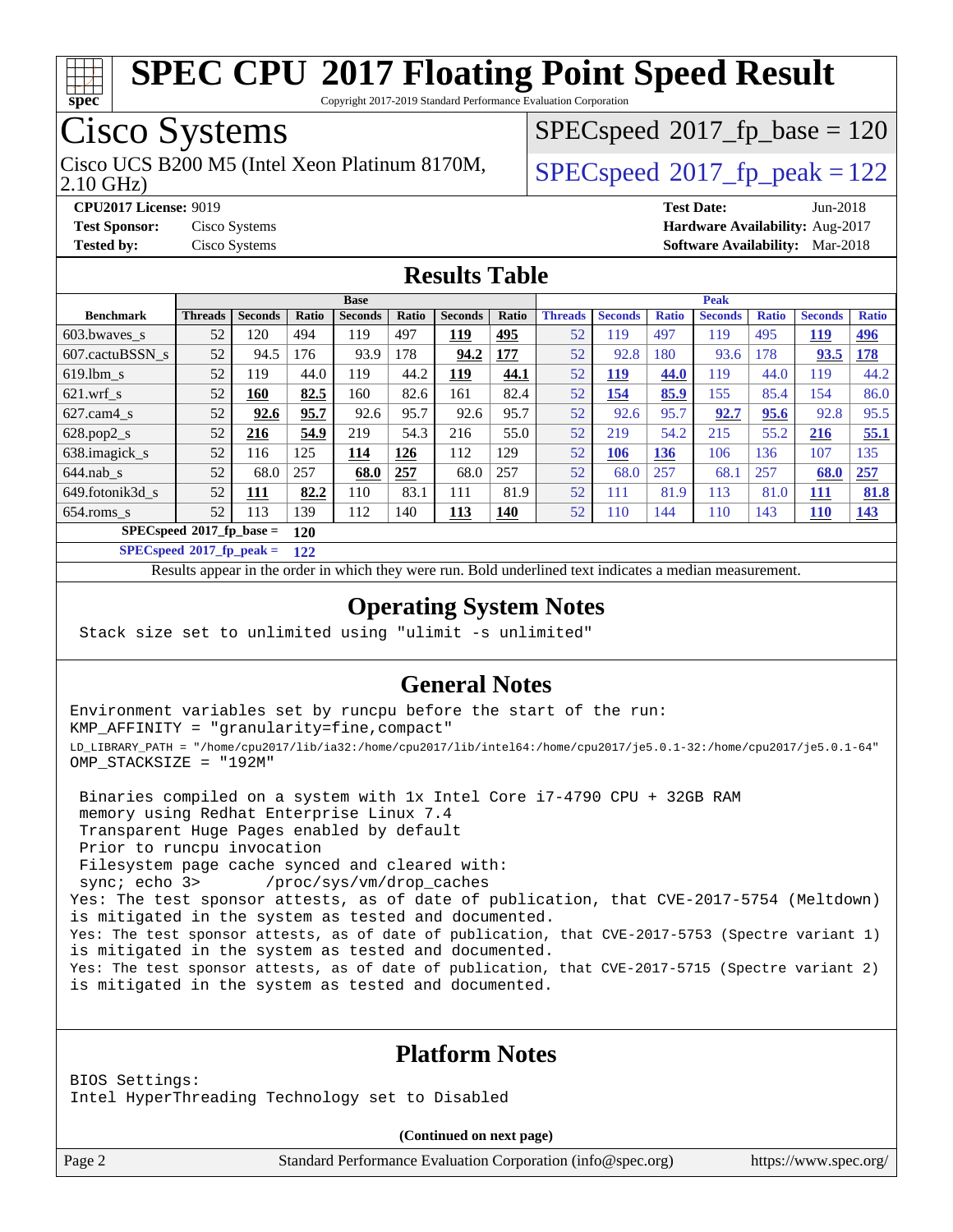

Copyright 2017-2019 Standard Performance Evaluation Corporation

# Cisco Systems

Cisco UCS B200 M5 (Intel Xeon Platinum 8170M,<br>2.10 GHz)

[SPECspeed](http://www.spec.org/auto/cpu2017/Docs/result-fields.html#SPECspeed2017fpbase)<sup>®</sup>2017 fp base = 120

 $SPEC speed$ <sup>®</sup> $2017<sub>rfp</sub> peak = 122$ 

**[CPU2017 License:](http://www.spec.org/auto/cpu2017/Docs/result-fields.html#CPU2017License)** 9019 **[Test Date:](http://www.spec.org/auto/cpu2017/Docs/result-fields.html#TestDate)** Jun-2018 **[Test Sponsor:](http://www.spec.org/auto/cpu2017/Docs/result-fields.html#TestSponsor)** Cisco Systems **[Hardware Availability:](http://www.spec.org/auto/cpu2017/Docs/result-fields.html#HardwareAvailability)** Aug-2017 **[Tested by:](http://www.spec.org/auto/cpu2017/Docs/result-fields.html#Testedby)** Cisco Systems **[Software Availability:](http://www.spec.org/auto/cpu2017/Docs/result-fields.html#SoftwareAvailability)** Mar-2018

#### **[Platform Notes \(Continued\)](http://www.spec.org/auto/cpu2017/Docs/result-fields.html#PlatformNotes)**

Page 3 Standard Performance Evaluation Corporation [\(info@spec.org\)](mailto:info@spec.org) <https://www.spec.org/> CPU performance set to Enterprise Power Performance Tuning set to OS Controls SNC set to Disabled Patrol Scrub set to Disabled Sysinfo program /home/cpu2017/bin/sysinfo Rev: r5797 of 2017-06-14 96c45e4568ad54c135fd618bcc091c0f running on linux-mys2 Sun Jun 3 01:26:46 2018 SUT (System Under Test) info as seen by some common utilities. For more information on this section, see <https://www.spec.org/cpu2017/Docs/config.html#sysinfo> From /proc/cpuinfo model name : Intel(R) Xeon(R) Platinum 8170M CPU @ 2.10GHz 2 "physical id"s (chips) 52 "processors" cores, siblings (Caution: counting these is hw and system dependent. The following excerpts from /proc/cpuinfo might not be reliable. Use with caution.) cpu cores : 26 siblings : 26 physical 0: cores 0 1 2 3 4 5 6 8 9 10 11 12 13 16 17 18 19 20 21 22 24 25 26 27 28 29 physical 1: cores 0 1 2 3 4 5 6 8 9 10 11 12 13 16 17 18 19 20 21 22 24 25 26 27 28 29 From lscpu: Architecture: x86\_64 CPU op-mode(s): 32-bit, 64-bit Byte Order: Little Endian  $CPU(s):$  52 On-line CPU(s) list: 0-51 Thread(s) per core: 1 Core(s) per socket: 26 Socket(s): 2 NUMA node(s): 2 Vendor ID: GenuineIntel CPU family: 6 Model: 85 Model name: Intel(R) Xeon(R) Platinum 8170M CPU @ 2.10GHz Stepping: 4 CPU MHz: 1301.357 CPU max MHz: 3700.0000 CPU min MHz:  $1000.0000$ <br>BogoMIPS:  $4200.02$ BogoMIPS: Virtualization: VT-x L1d cache: 32K L1i cache: 32K **(Continued on next page)**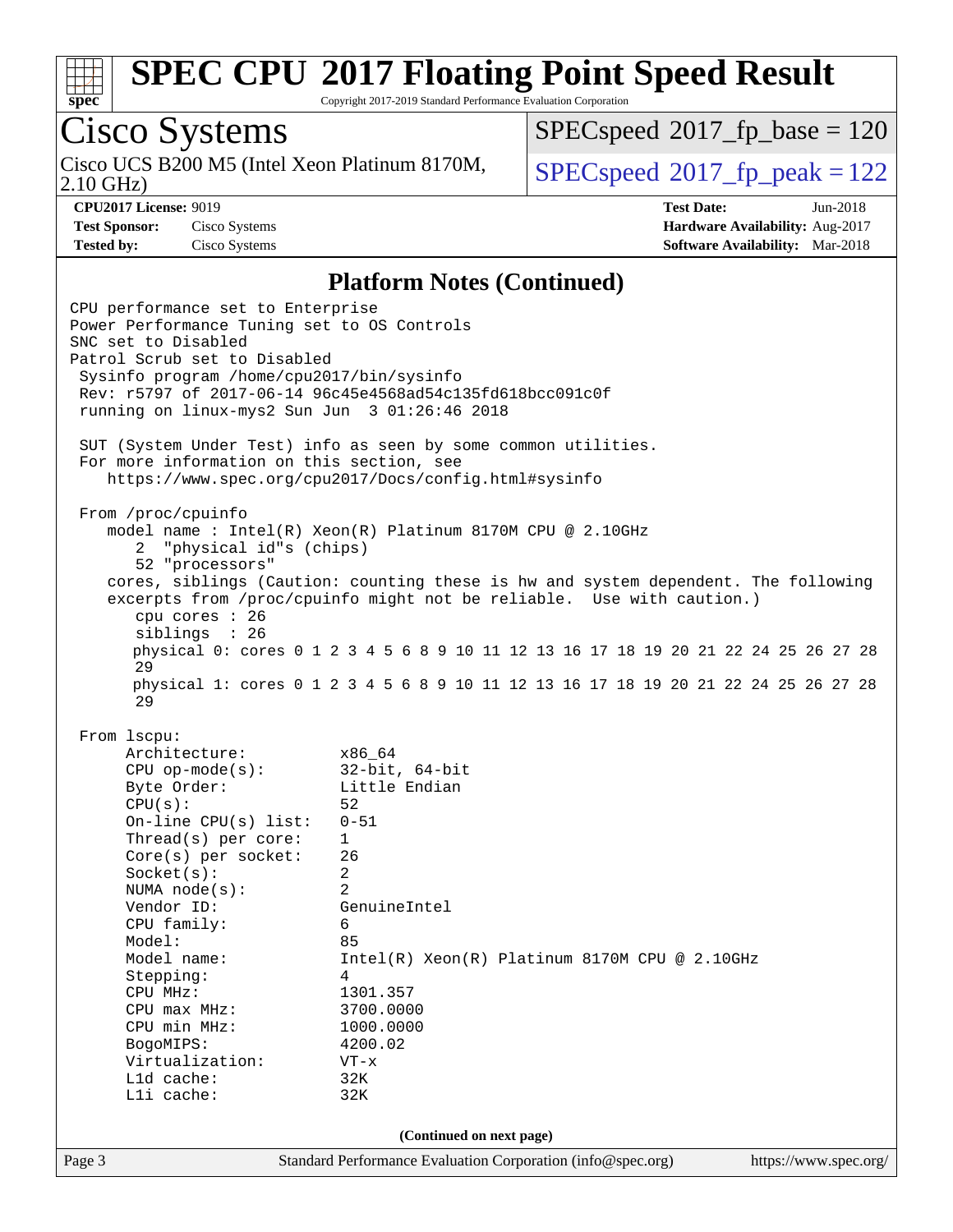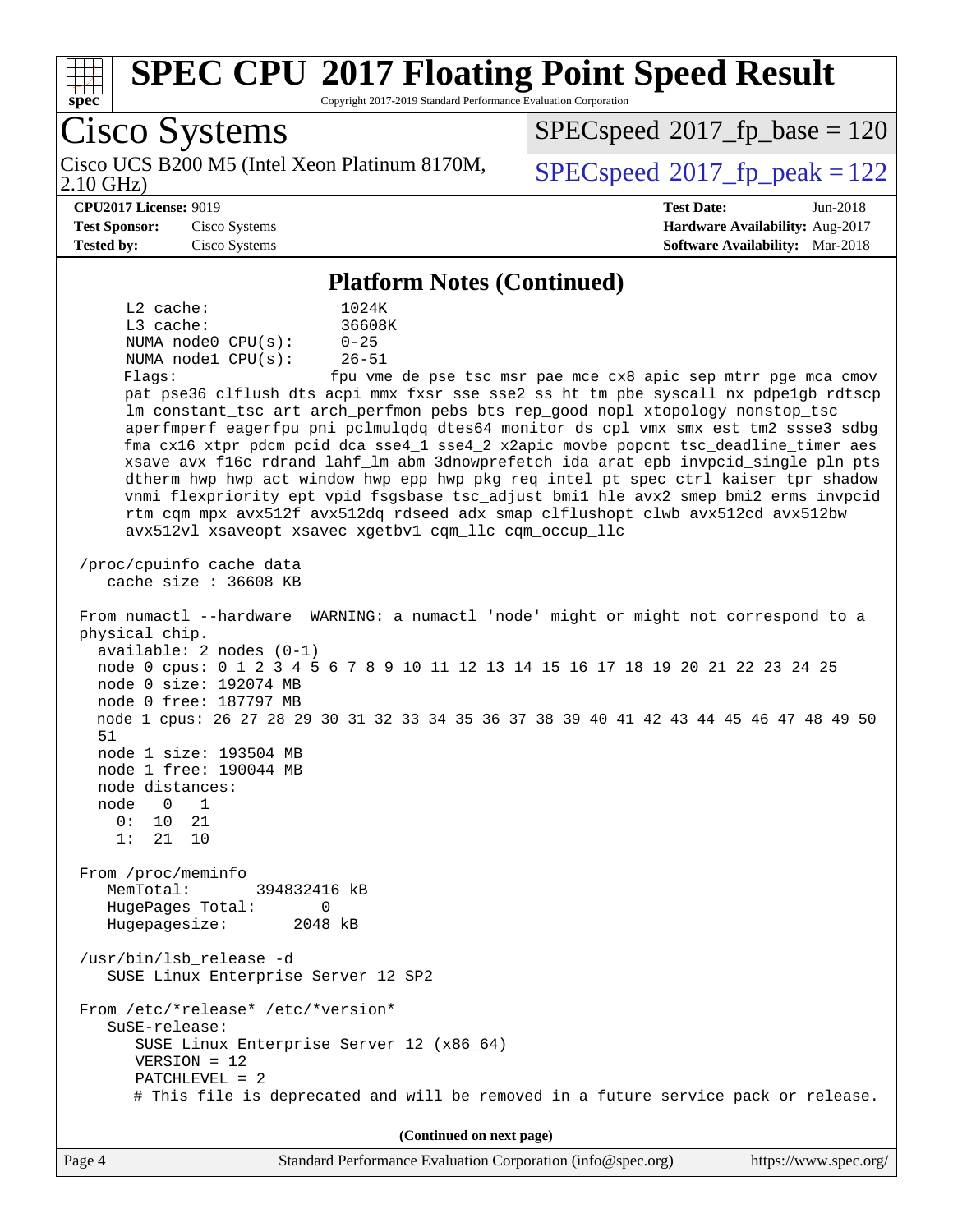

Copyright 2017-2019 Standard Performance Evaluation Corporation

Cisco Systems

2.10 GHz) Cisco UCS B200 M5 (Intel Xeon Platinum 8170M,  $\vert$  [SPECspeed](http://www.spec.org/auto/cpu2017/Docs/result-fields.html#SPECspeed2017fppeak)®2017 fp\_peak = 122

[SPECspeed](http://www.spec.org/auto/cpu2017/Docs/result-fields.html#SPECspeed2017fpbase)<sup>®</sup>2017 fp base = 120

**[Test Sponsor:](http://www.spec.org/auto/cpu2017/Docs/result-fields.html#TestSponsor)** Cisco Systems **[Hardware Availability:](http://www.spec.org/auto/cpu2017/Docs/result-fields.html#HardwareAvailability)** Aug-2017

**[CPU2017 License:](http://www.spec.org/auto/cpu2017/Docs/result-fields.html#CPU2017License)** 9019 **[Test Date:](http://www.spec.org/auto/cpu2017/Docs/result-fields.html#TestDate)** Jun-2018 **[Tested by:](http://www.spec.org/auto/cpu2017/Docs/result-fields.html#Testedby)** Cisco Systems **[Software Availability:](http://www.spec.org/auto/cpu2017/Docs/result-fields.html#SoftwareAvailability)** Mar-2018

#### **[Platform Notes \(Continued\)](http://www.spec.org/auto/cpu2017/Docs/result-fields.html#PlatformNotes)**

 # Please check /etc/os-release for details about this release. os-release: NAME="SLES" VERSION="12-SP2" VERSION\_ID="12.2" PRETTY\_NAME="SUSE Linux Enterprise Server 12 SP2" ID="sles" ANSI\_COLOR="0;32" CPE\_NAME="cpe:/o:suse:sles:12:sp2" uname -a: Linux linux-mys2 4.4.103-92.56-default #1 SMP Wed Dec 27 16:24:31 UTC 2017 (2fd2155) x86\_64 x86\_64 x86\_64 GNU/Linux run-level 3 Jun 2 20:33 SPEC is set to: /home/cpu2017<br>Filesystem Type Size Type Size Used Avail Use% Mounted on /dev/sda3 xfs 182G 52G 131G 29% /home

 Additional information from dmidecode follows. WARNING: Use caution when you interpret this section. The 'dmidecode' program reads system data which is "intended to allow hardware to be accurately determined", but the intent may not be met, as there are frequent changes to hardware, firmware, and the "DMTF SMBIOS" standard. BIOS Cisco Systems, Inc. B200M5.3.2.3c.0.0307181316 03/07/2018 Memory:

24x 0xCE00 M393A2G40EB2-CTD 16 GB 2 rank 2666

(End of data from sysinfo program)

#### **[Compiler Version Notes](http://www.spec.org/auto/cpu2017/Docs/result-fields.html#CompilerVersionNotes)**

============================================================================== C 19.1bm s(base, peak) 638.imagick s(base, peak) | 644.nab\_s(base, peak) ----------------------------------------------------------------------------- icc (ICC) 18.0.2 20180210 Copyright (C) 1985-2018 Intel Corporation. All rights reserved. ------------------------------------------------------------------------------ ============================================================================== C++, C, Fortran | 607.cactuBSSN\_s(base, peak) ----------------------------------------------------------------------------- icpc (ICC) 18.0.2 20180210 Copyright (C) 1985-2018 Intel Corporation. All rights reserved. icc (ICC) 18.0.2 20180210 **(Continued on next page)**

Page 5 Standard Performance Evaluation Corporation [\(info@spec.org\)](mailto:info@spec.org) <https://www.spec.org/>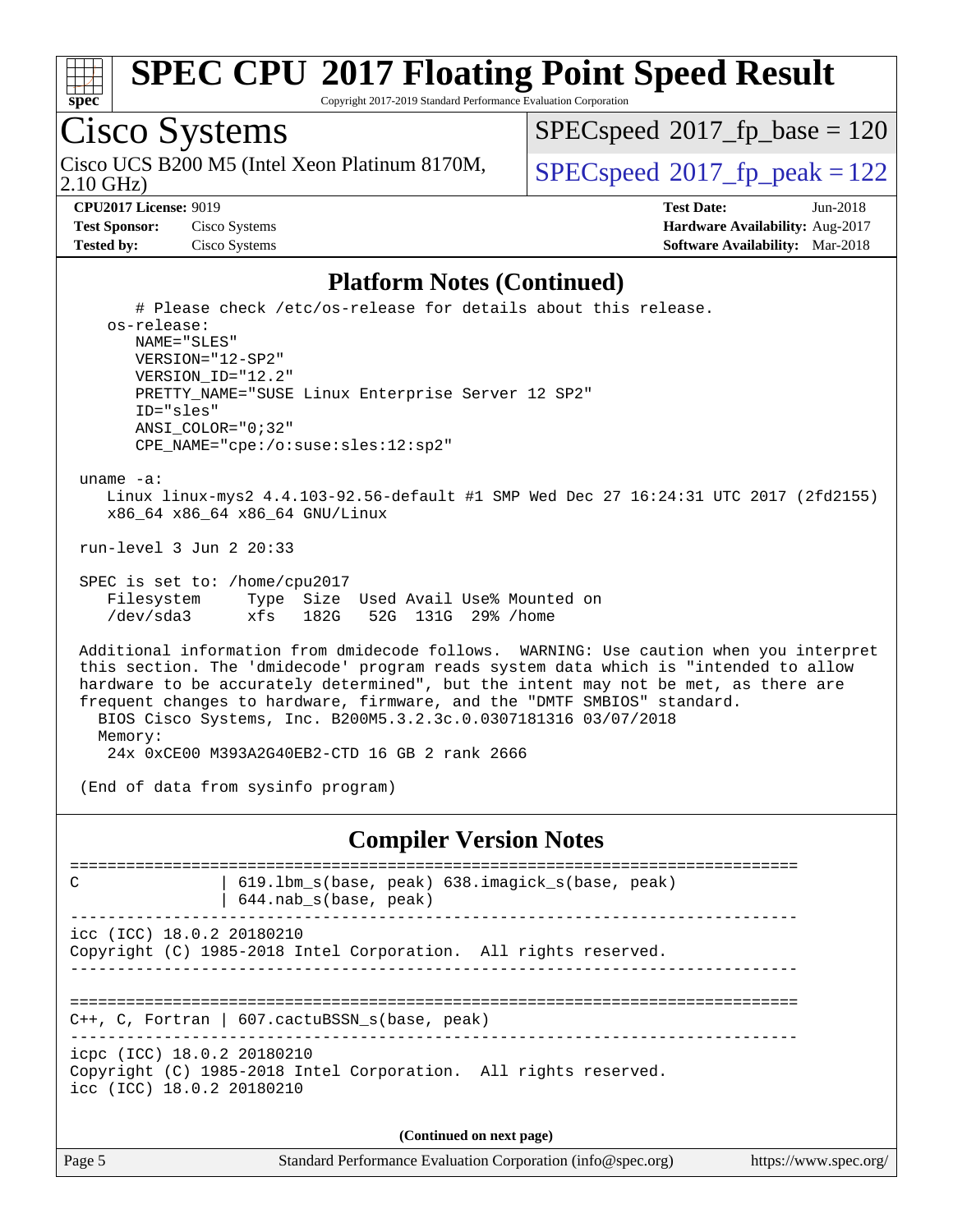

Copyright 2017-2019 Standard Performance Evaluation Corporation

## Cisco Systems

2.10 GHz) Cisco UCS B200 M5 (Intel Xeon Platinum 8170M,  $SPECspeed@2017_fp\_peak = 122$  $SPECspeed@2017_fp\_peak = 122$ 

 $SPEC speed$ <sup>®</sup> $2017$ \_fp\_base = 120

**[CPU2017 License:](http://www.spec.org/auto/cpu2017/Docs/result-fields.html#CPU2017License)** 9019 **[Test Date:](http://www.spec.org/auto/cpu2017/Docs/result-fields.html#TestDate)** Jun-2018 **[Test Sponsor:](http://www.spec.org/auto/cpu2017/Docs/result-fields.html#TestSponsor)** Cisco Systems **[Hardware Availability:](http://www.spec.org/auto/cpu2017/Docs/result-fields.html#HardwareAvailability)** Aug-2017 **[Tested by:](http://www.spec.org/auto/cpu2017/Docs/result-fields.html#Testedby)** Cisco Systems **[Software Availability:](http://www.spec.org/auto/cpu2017/Docs/result-fields.html#SoftwareAvailability)** Mar-2018

#### **[Compiler Version Notes \(Continued\)](http://www.spec.org/auto/cpu2017/Docs/result-fields.html#CompilerVersionNotes)**

| ifort (IFORT) 18.0.2 20180210                              | Copyright (C) 1985-2018 Intel Corporation. All rights reserved.<br>Copyright (C) 1985-2018 Intel Corporation. All rights reserved. |
|------------------------------------------------------------|------------------------------------------------------------------------------------------------------------------------------------|
| Fortran                                                    | 603.bwaves s(base, peak) 649.fotonik3d s(base, peak)<br>$654$ .roms $s(base, peak)$                                                |
| ifort (IFORT) 18.0.2 20180210                              | Copyright (C) 1985-2018 Intel Corporation. All rights reserved.                                                                    |
|                                                            | Fortran, C   621.wrf s(base, peak) 627.cam4 s(base, peak)<br>$628.$ pop $2 s(base, peak)$                                          |
| ifort (IFORT) 18.0.2 20180210<br>icc (ICC) 18.0.2 20180210 | Copyright (C) 1985-2018 Intel Corporation. All rights reserved.<br>Copyright (C) 1985-2018 Intel Corporation. All rights reserved. |

#### **[Base Compiler Invocation](http://www.spec.org/auto/cpu2017/Docs/result-fields.html#BaseCompilerInvocation)**

[C benchmarks](http://www.spec.org/auto/cpu2017/Docs/result-fields.html#Cbenchmarks): [icc -m64 -std=c11](http://www.spec.org/cpu2017/results/res2018q2/cpu2017-20180612-06936.flags.html#user_CCbase_intel_icc_64bit_c11_33ee0cdaae7deeeab2a9725423ba97205ce30f63b9926c2519791662299b76a0318f32ddfffdc46587804de3178b4f9328c46fa7c2b0cd779d7a61945c91cd35)

[Fortran benchmarks](http://www.spec.org/auto/cpu2017/Docs/result-fields.html#Fortranbenchmarks): [ifort -m64](http://www.spec.org/cpu2017/results/res2018q2/cpu2017-20180612-06936.flags.html#user_FCbase_intel_ifort_64bit_24f2bb282fbaeffd6157abe4f878425411749daecae9a33200eee2bee2fe76f3b89351d69a8130dd5949958ce389cf37ff59a95e7a40d588e8d3a57e0c3fd751)

[Benchmarks using both Fortran and C](http://www.spec.org/auto/cpu2017/Docs/result-fields.html#BenchmarksusingbothFortranandC): [ifort -m64](http://www.spec.org/cpu2017/results/res2018q2/cpu2017-20180612-06936.flags.html#user_CC_FCbase_intel_ifort_64bit_24f2bb282fbaeffd6157abe4f878425411749daecae9a33200eee2bee2fe76f3b89351d69a8130dd5949958ce389cf37ff59a95e7a40d588e8d3a57e0c3fd751) [icc -m64 -std=c11](http://www.spec.org/cpu2017/results/res2018q2/cpu2017-20180612-06936.flags.html#user_CC_FCbase_intel_icc_64bit_c11_33ee0cdaae7deeeab2a9725423ba97205ce30f63b9926c2519791662299b76a0318f32ddfffdc46587804de3178b4f9328c46fa7c2b0cd779d7a61945c91cd35)

[Benchmarks using Fortran, C, and C++:](http://www.spec.org/auto/cpu2017/Docs/result-fields.html#BenchmarksusingFortranCandCXX) [icpc -m64](http://www.spec.org/cpu2017/results/res2018q2/cpu2017-20180612-06936.flags.html#user_CC_CXX_FCbase_intel_icpc_64bit_4ecb2543ae3f1412ef961e0650ca070fec7b7afdcd6ed48761b84423119d1bf6bdf5cad15b44d48e7256388bc77273b966e5eb805aefd121eb22e9299b2ec9d9) [icc -m64 -std=c11](http://www.spec.org/cpu2017/results/res2018q2/cpu2017-20180612-06936.flags.html#user_CC_CXX_FCbase_intel_icc_64bit_c11_33ee0cdaae7deeeab2a9725423ba97205ce30f63b9926c2519791662299b76a0318f32ddfffdc46587804de3178b4f9328c46fa7c2b0cd779d7a61945c91cd35) [ifort -m64](http://www.spec.org/cpu2017/results/res2018q2/cpu2017-20180612-06936.flags.html#user_CC_CXX_FCbase_intel_ifort_64bit_24f2bb282fbaeffd6157abe4f878425411749daecae9a33200eee2bee2fe76f3b89351d69a8130dd5949958ce389cf37ff59a95e7a40d588e8d3a57e0c3fd751)

## **[Base Portability Flags](http://www.spec.org/auto/cpu2017/Docs/result-fields.html#BasePortabilityFlags)**

 603.bwaves\_s: [-DSPEC\\_LP64](http://www.spec.org/cpu2017/results/res2018q2/cpu2017-20180612-06936.flags.html#suite_basePORTABILITY603_bwaves_s_DSPEC_LP64) 607.cactuBSSN\_s: [-DSPEC\\_LP64](http://www.spec.org/cpu2017/results/res2018q2/cpu2017-20180612-06936.flags.html#suite_basePORTABILITY607_cactuBSSN_s_DSPEC_LP64) 619.lbm\_s: [-DSPEC\\_LP64](http://www.spec.org/cpu2017/results/res2018q2/cpu2017-20180612-06936.flags.html#suite_basePORTABILITY619_lbm_s_DSPEC_LP64) 621.wrf\_s: [-DSPEC\\_LP64](http://www.spec.org/cpu2017/results/res2018q2/cpu2017-20180612-06936.flags.html#suite_basePORTABILITY621_wrf_s_DSPEC_LP64) [-DSPEC\\_CASE\\_FLAG](http://www.spec.org/cpu2017/results/res2018q2/cpu2017-20180612-06936.flags.html#b621.wrf_s_baseCPORTABILITY_DSPEC_CASE_FLAG) [-convert big\\_endian](http://www.spec.org/cpu2017/results/res2018q2/cpu2017-20180612-06936.flags.html#user_baseFPORTABILITY621_wrf_s_convert_big_endian_c3194028bc08c63ac5d04de18c48ce6d347e4e562e8892b8bdbdc0214820426deb8554edfa529a3fb25a586e65a3d812c835984020483e7e73212c4d31a38223)

**(Continued on next page)**

Page 6 Standard Performance Evaluation Corporation [\(info@spec.org\)](mailto:info@spec.org) <https://www.spec.org/>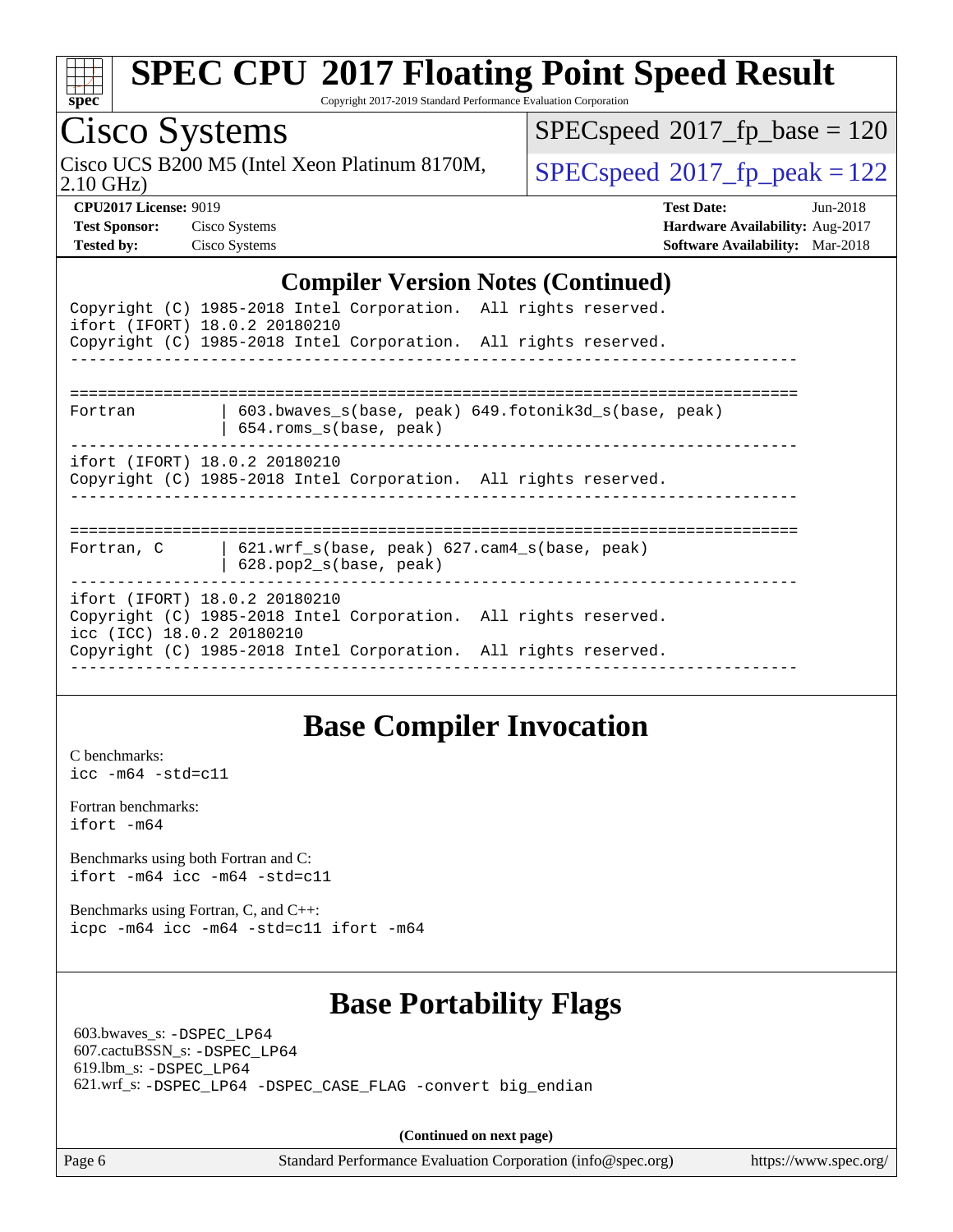

Copyright 2017-2019 Standard Performance Evaluation Corporation

## Cisco Systems

2.10 GHz) Cisco UCS B200 M5 (Intel Xeon Platinum 8170M,  $\vert$  [SPECspeed](http://www.spec.org/auto/cpu2017/Docs/result-fields.html#SPECspeed2017fppeak)®2017 fp\_peak = 122

[SPECspeed](http://www.spec.org/auto/cpu2017/Docs/result-fields.html#SPECspeed2017fpbase)<sup>®</sup>2017 fp base = 120

**[CPU2017 License:](http://www.spec.org/auto/cpu2017/Docs/result-fields.html#CPU2017License)** 9019 **[Test Date:](http://www.spec.org/auto/cpu2017/Docs/result-fields.html#TestDate)** Jun-2018 **[Test Sponsor:](http://www.spec.org/auto/cpu2017/Docs/result-fields.html#TestSponsor)** Cisco Systems **[Hardware Availability:](http://www.spec.org/auto/cpu2017/Docs/result-fields.html#HardwareAvailability)** Aug-2017 **[Tested by:](http://www.spec.org/auto/cpu2017/Docs/result-fields.html#Testedby)** Cisco Systems **[Software Availability:](http://www.spec.org/auto/cpu2017/Docs/result-fields.html#SoftwareAvailability)** Mar-2018

## **[Base Portability Flags \(Continued\)](http://www.spec.org/auto/cpu2017/Docs/result-fields.html#BasePortabilityFlags)**

 627.cam4\_s: [-DSPEC\\_LP64](http://www.spec.org/cpu2017/results/res2018q2/cpu2017-20180612-06936.flags.html#suite_basePORTABILITY627_cam4_s_DSPEC_LP64) [-DSPEC\\_CASE\\_FLAG](http://www.spec.org/cpu2017/results/res2018q2/cpu2017-20180612-06936.flags.html#b627.cam4_s_baseCPORTABILITY_DSPEC_CASE_FLAG) 628.pop2\_s: [-DSPEC\\_LP64](http://www.spec.org/cpu2017/results/res2018q2/cpu2017-20180612-06936.flags.html#suite_basePORTABILITY628_pop2_s_DSPEC_LP64) [-DSPEC\\_CASE\\_FLAG](http://www.spec.org/cpu2017/results/res2018q2/cpu2017-20180612-06936.flags.html#b628.pop2_s_baseCPORTABILITY_DSPEC_CASE_FLAG) [-convert big\\_endian](http://www.spec.org/cpu2017/results/res2018q2/cpu2017-20180612-06936.flags.html#user_baseFPORTABILITY628_pop2_s_convert_big_endian_c3194028bc08c63ac5d04de18c48ce6d347e4e562e8892b8bdbdc0214820426deb8554edfa529a3fb25a586e65a3d812c835984020483e7e73212c4d31a38223) [-assume byterecl](http://www.spec.org/cpu2017/results/res2018q2/cpu2017-20180612-06936.flags.html#user_baseFPORTABILITY628_pop2_s_assume_byterecl_7e47d18b9513cf18525430bbf0f2177aa9bf368bc7a059c09b2c06a34b53bd3447c950d3f8d6c70e3faf3a05c8557d66a5798b567902e8849adc142926523472) 638.imagick\_s: [-DSPEC\\_LP64](http://www.spec.org/cpu2017/results/res2018q2/cpu2017-20180612-06936.flags.html#suite_basePORTABILITY638_imagick_s_DSPEC_LP64) 644.nab\_s: [-DSPEC\\_LP64](http://www.spec.org/cpu2017/results/res2018q2/cpu2017-20180612-06936.flags.html#suite_basePORTABILITY644_nab_s_DSPEC_LP64) 649.fotonik3d\_s: [-DSPEC\\_LP64](http://www.spec.org/cpu2017/results/res2018q2/cpu2017-20180612-06936.flags.html#suite_basePORTABILITY649_fotonik3d_s_DSPEC_LP64) 654.roms\_s: [-DSPEC\\_LP64](http://www.spec.org/cpu2017/results/res2018q2/cpu2017-20180612-06936.flags.html#suite_basePORTABILITY654_roms_s_DSPEC_LP64)

## **[Base Optimization Flags](http://www.spec.org/auto/cpu2017/Docs/result-fields.html#BaseOptimizationFlags)**

[C benchmarks](http://www.spec.org/auto/cpu2017/Docs/result-fields.html#Cbenchmarks):

[-xCORE-AVX512](http://www.spec.org/cpu2017/results/res2018q2/cpu2017-20180612-06936.flags.html#user_CCbase_f-xCORE-AVX512) [-ipo](http://www.spec.org/cpu2017/results/res2018q2/cpu2017-20180612-06936.flags.html#user_CCbase_f-ipo) [-O3](http://www.spec.org/cpu2017/results/res2018q2/cpu2017-20180612-06936.flags.html#user_CCbase_f-O3) [-no-prec-div](http://www.spec.org/cpu2017/results/res2018q2/cpu2017-20180612-06936.flags.html#user_CCbase_f-no-prec-div) [-qopt-prefetch](http://www.spec.org/cpu2017/results/res2018q2/cpu2017-20180612-06936.flags.html#user_CCbase_f-qopt-prefetch) [-ffinite-math-only](http://www.spec.org/cpu2017/results/res2018q2/cpu2017-20180612-06936.flags.html#user_CCbase_f_finite_math_only_cb91587bd2077682c4b38af759c288ed7c732db004271a9512da14a4f8007909a5f1427ecbf1a0fb78ff2a814402c6114ac565ca162485bbcae155b5e4258871) [-qopt-mem-layout-trans=3](http://www.spec.org/cpu2017/results/res2018q2/cpu2017-20180612-06936.flags.html#user_CCbase_f-qopt-mem-layout-trans_de80db37974c74b1f0e20d883f0b675c88c3b01e9d123adea9b28688d64333345fb62bc4a798493513fdb68f60282f9a726aa07f478b2f7113531aecce732043) [-qopenmp](http://www.spec.org/cpu2017/results/res2018q2/cpu2017-20180612-06936.flags.html#user_CCbase_qopenmp_16be0c44f24f464004c6784a7acb94aca937f053568ce72f94b139a11c7c168634a55f6653758ddd83bcf7b8463e8028bb0b48b77bcddc6b78d5d95bb1df2967) [-DSPEC\\_OPENMP](http://www.spec.org/cpu2017/results/res2018q2/cpu2017-20180612-06936.flags.html#suite_CCbase_DSPEC_OPENMP)

[Fortran benchmarks](http://www.spec.org/auto/cpu2017/Docs/result-fields.html#Fortranbenchmarks):

[-DSPEC\\_OPENMP](http://www.spec.org/cpu2017/results/res2018q2/cpu2017-20180612-06936.flags.html#suite_FCbase_DSPEC_OPENMP) [-xCORE-AVX512](http://www.spec.org/cpu2017/results/res2018q2/cpu2017-20180612-06936.flags.html#user_FCbase_f-xCORE-AVX512) [-ipo](http://www.spec.org/cpu2017/results/res2018q2/cpu2017-20180612-06936.flags.html#user_FCbase_f-ipo) [-O3](http://www.spec.org/cpu2017/results/res2018q2/cpu2017-20180612-06936.flags.html#user_FCbase_f-O3) [-no-prec-div](http://www.spec.org/cpu2017/results/res2018q2/cpu2017-20180612-06936.flags.html#user_FCbase_f-no-prec-div) [-qopt-prefetch](http://www.spec.org/cpu2017/results/res2018q2/cpu2017-20180612-06936.flags.html#user_FCbase_f-qopt-prefetch) [-ffinite-math-only](http://www.spec.org/cpu2017/results/res2018q2/cpu2017-20180612-06936.flags.html#user_FCbase_f_finite_math_only_cb91587bd2077682c4b38af759c288ed7c732db004271a9512da14a4f8007909a5f1427ecbf1a0fb78ff2a814402c6114ac565ca162485bbcae155b5e4258871) [-qopt-mem-layout-trans=3](http://www.spec.org/cpu2017/results/res2018q2/cpu2017-20180612-06936.flags.html#user_FCbase_f-qopt-mem-layout-trans_de80db37974c74b1f0e20d883f0b675c88c3b01e9d123adea9b28688d64333345fb62bc4a798493513fdb68f60282f9a726aa07f478b2f7113531aecce732043) [-qopenmp](http://www.spec.org/cpu2017/results/res2018q2/cpu2017-20180612-06936.flags.html#user_FCbase_qopenmp_16be0c44f24f464004c6784a7acb94aca937f053568ce72f94b139a11c7c168634a55f6653758ddd83bcf7b8463e8028bb0b48b77bcddc6b78d5d95bb1df2967) [-nostandard-realloc-lhs](http://www.spec.org/cpu2017/results/res2018q2/cpu2017-20180612-06936.flags.html#user_FCbase_f_2003_std_realloc_82b4557e90729c0f113870c07e44d33d6f5a304b4f63d4c15d2d0f1fab99f5daaed73bdb9275d9ae411527f28b936061aa8b9c8f2d63842963b95c9dd6426b8a) [-align array32byte](http://www.spec.org/cpu2017/results/res2018q2/cpu2017-20180612-06936.flags.html#user_FCbase_align_array32byte_b982fe038af199962ba9a80c053b8342c548c85b40b8e86eb3cc33dee0d7986a4af373ac2d51c3f7cf710a18d62fdce2948f201cd044323541f22fc0fffc51b6)

[Benchmarks using both Fortran and C](http://www.spec.org/auto/cpu2017/Docs/result-fields.html#BenchmarksusingbothFortranandC):

[-xCORE-AVX512](http://www.spec.org/cpu2017/results/res2018q2/cpu2017-20180612-06936.flags.html#user_CC_FCbase_f-xCORE-AVX512) [-ipo](http://www.spec.org/cpu2017/results/res2018q2/cpu2017-20180612-06936.flags.html#user_CC_FCbase_f-ipo) [-O3](http://www.spec.org/cpu2017/results/res2018q2/cpu2017-20180612-06936.flags.html#user_CC_FCbase_f-O3) [-no-prec-div](http://www.spec.org/cpu2017/results/res2018q2/cpu2017-20180612-06936.flags.html#user_CC_FCbase_f-no-prec-div) [-qopt-prefetch](http://www.spec.org/cpu2017/results/res2018q2/cpu2017-20180612-06936.flags.html#user_CC_FCbase_f-qopt-prefetch) [-ffinite-math-only](http://www.spec.org/cpu2017/results/res2018q2/cpu2017-20180612-06936.flags.html#user_CC_FCbase_f_finite_math_only_cb91587bd2077682c4b38af759c288ed7c732db004271a9512da14a4f8007909a5f1427ecbf1a0fb78ff2a814402c6114ac565ca162485bbcae155b5e4258871) [-qopt-mem-layout-trans=3](http://www.spec.org/cpu2017/results/res2018q2/cpu2017-20180612-06936.flags.html#user_CC_FCbase_f-qopt-mem-layout-trans_de80db37974c74b1f0e20d883f0b675c88c3b01e9d123adea9b28688d64333345fb62bc4a798493513fdb68f60282f9a726aa07f478b2f7113531aecce732043) [-qopenmp](http://www.spec.org/cpu2017/results/res2018q2/cpu2017-20180612-06936.flags.html#user_CC_FCbase_qopenmp_16be0c44f24f464004c6784a7acb94aca937f053568ce72f94b139a11c7c168634a55f6653758ddd83bcf7b8463e8028bb0b48b77bcddc6b78d5d95bb1df2967) [-DSPEC\\_OPENMP](http://www.spec.org/cpu2017/results/res2018q2/cpu2017-20180612-06936.flags.html#suite_CC_FCbase_DSPEC_OPENMP) [-nostandard-realloc-lhs](http://www.spec.org/cpu2017/results/res2018q2/cpu2017-20180612-06936.flags.html#user_CC_FCbase_f_2003_std_realloc_82b4557e90729c0f113870c07e44d33d6f5a304b4f63d4c15d2d0f1fab99f5daaed73bdb9275d9ae411527f28b936061aa8b9c8f2d63842963b95c9dd6426b8a) [-align array32byte](http://www.spec.org/cpu2017/results/res2018q2/cpu2017-20180612-06936.flags.html#user_CC_FCbase_align_array32byte_b982fe038af199962ba9a80c053b8342c548c85b40b8e86eb3cc33dee0d7986a4af373ac2d51c3f7cf710a18d62fdce2948f201cd044323541f22fc0fffc51b6)

[Benchmarks using Fortran, C, and C++:](http://www.spec.org/auto/cpu2017/Docs/result-fields.html#BenchmarksusingFortranCandCXX)

[-xCORE-AVX512](http://www.spec.org/cpu2017/results/res2018q2/cpu2017-20180612-06936.flags.html#user_CC_CXX_FCbase_f-xCORE-AVX512) [-ipo](http://www.spec.org/cpu2017/results/res2018q2/cpu2017-20180612-06936.flags.html#user_CC_CXX_FCbase_f-ipo) [-O3](http://www.spec.org/cpu2017/results/res2018q2/cpu2017-20180612-06936.flags.html#user_CC_CXX_FCbase_f-O3) [-no-prec-div](http://www.spec.org/cpu2017/results/res2018q2/cpu2017-20180612-06936.flags.html#user_CC_CXX_FCbase_f-no-prec-div) [-qopt-prefetch](http://www.spec.org/cpu2017/results/res2018q2/cpu2017-20180612-06936.flags.html#user_CC_CXX_FCbase_f-qopt-prefetch) [-ffinite-math-only](http://www.spec.org/cpu2017/results/res2018q2/cpu2017-20180612-06936.flags.html#user_CC_CXX_FCbase_f_finite_math_only_cb91587bd2077682c4b38af759c288ed7c732db004271a9512da14a4f8007909a5f1427ecbf1a0fb78ff2a814402c6114ac565ca162485bbcae155b5e4258871) [-qopt-mem-layout-trans=3](http://www.spec.org/cpu2017/results/res2018q2/cpu2017-20180612-06936.flags.html#user_CC_CXX_FCbase_f-qopt-mem-layout-trans_de80db37974c74b1f0e20d883f0b675c88c3b01e9d123adea9b28688d64333345fb62bc4a798493513fdb68f60282f9a726aa07f478b2f7113531aecce732043) [-qopenmp](http://www.spec.org/cpu2017/results/res2018q2/cpu2017-20180612-06936.flags.html#user_CC_CXX_FCbase_qopenmp_16be0c44f24f464004c6784a7acb94aca937f053568ce72f94b139a11c7c168634a55f6653758ddd83bcf7b8463e8028bb0b48b77bcddc6b78d5d95bb1df2967) [-DSPEC\\_OPENMP](http://www.spec.org/cpu2017/results/res2018q2/cpu2017-20180612-06936.flags.html#suite_CC_CXX_FCbase_DSPEC_OPENMP) [-nostandard-realloc-lhs](http://www.spec.org/cpu2017/results/res2018q2/cpu2017-20180612-06936.flags.html#user_CC_CXX_FCbase_f_2003_std_realloc_82b4557e90729c0f113870c07e44d33d6f5a304b4f63d4c15d2d0f1fab99f5daaed73bdb9275d9ae411527f28b936061aa8b9c8f2d63842963b95c9dd6426b8a) [-align array32byte](http://www.spec.org/cpu2017/results/res2018q2/cpu2017-20180612-06936.flags.html#user_CC_CXX_FCbase_align_array32byte_b982fe038af199962ba9a80c053b8342c548c85b40b8e86eb3cc33dee0d7986a4af373ac2d51c3f7cf710a18d62fdce2948f201cd044323541f22fc0fffc51b6)

### **[Peak Compiler Invocation](http://www.spec.org/auto/cpu2017/Docs/result-fields.html#PeakCompilerInvocation)**

[C benchmarks](http://www.spec.org/auto/cpu2017/Docs/result-fields.html#Cbenchmarks): [icc -m64 -std=c11](http://www.spec.org/cpu2017/results/res2018q2/cpu2017-20180612-06936.flags.html#user_CCpeak_intel_icc_64bit_c11_33ee0cdaae7deeeab2a9725423ba97205ce30f63b9926c2519791662299b76a0318f32ddfffdc46587804de3178b4f9328c46fa7c2b0cd779d7a61945c91cd35)

[Fortran benchmarks](http://www.spec.org/auto/cpu2017/Docs/result-fields.html#Fortranbenchmarks): [ifort -m64](http://www.spec.org/cpu2017/results/res2018q2/cpu2017-20180612-06936.flags.html#user_FCpeak_intel_ifort_64bit_24f2bb282fbaeffd6157abe4f878425411749daecae9a33200eee2bee2fe76f3b89351d69a8130dd5949958ce389cf37ff59a95e7a40d588e8d3a57e0c3fd751)

[Benchmarks using both Fortran and C](http://www.spec.org/auto/cpu2017/Docs/result-fields.html#BenchmarksusingbothFortranandC): [ifort -m64](http://www.spec.org/cpu2017/results/res2018q2/cpu2017-20180612-06936.flags.html#user_CC_FCpeak_intel_ifort_64bit_24f2bb282fbaeffd6157abe4f878425411749daecae9a33200eee2bee2fe76f3b89351d69a8130dd5949958ce389cf37ff59a95e7a40d588e8d3a57e0c3fd751) [icc -m64 -std=c11](http://www.spec.org/cpu2017/results/res2018q2/cpu2017-20180612-06936.flags.html#user_CC_FCpeak_intel_icc_64bit_c11_33ee0cdaae7deeeab2a9725423ba97205ce30f63b9926c2519791662299b76a0318f32ddfffdc46587804de3178b4f9328c46fa7c2b0cd779d7a61945c91cd35)

[Benchmarks using Fortran, C, and C++:](http://www.spec.org/auto/cpu2017/Docs/result-fields.html#BenchmarksusingFortranCandCXX) [icpc -m64](http://www.spec.org/cpu2017/results/res2018q2/cpu2017-20180612-06936.flags.html#user_CC_CXX_FCpeak_intel_icpc_64bit_4ecb2543ae3f1412ef961e0650ca070fec7b7afdcd6ed48761b84423119d1bf6bdf5cad15b44d48e7256388bc77273b966e5eb805aefd121eb22e9299b2ec9d9) [icc -m64 -std=c11](http://www.spec.org/cpu2017/results/res2018q2/cpu2017-20180612-06936.flags.html#user_CC_CXX_FCpeak_intel_icc_64bit_c11_33ee0cdaae7deeeab2a9725423ba97205ce30f63b9926c2519791662299b76a0318f32ddfffdc46587804de3178b4f9328c46fa7c2b0cd779d7a61945c91cd35) [ifort -m64](http://www.spec.org/cpu2017/results/res2018q2/cpu2017-20180612-06936.flags.html#user_CC_CXX_FCpeak_intel_ifort_64bit_24f2bb282fbaeffd6157abe4f878425411749daecae9a33200eee2bee2fe76f3b89351d69a8130dd5949958ce389cf37ff59a95e7a40d588e8d3a57e0c3fd751)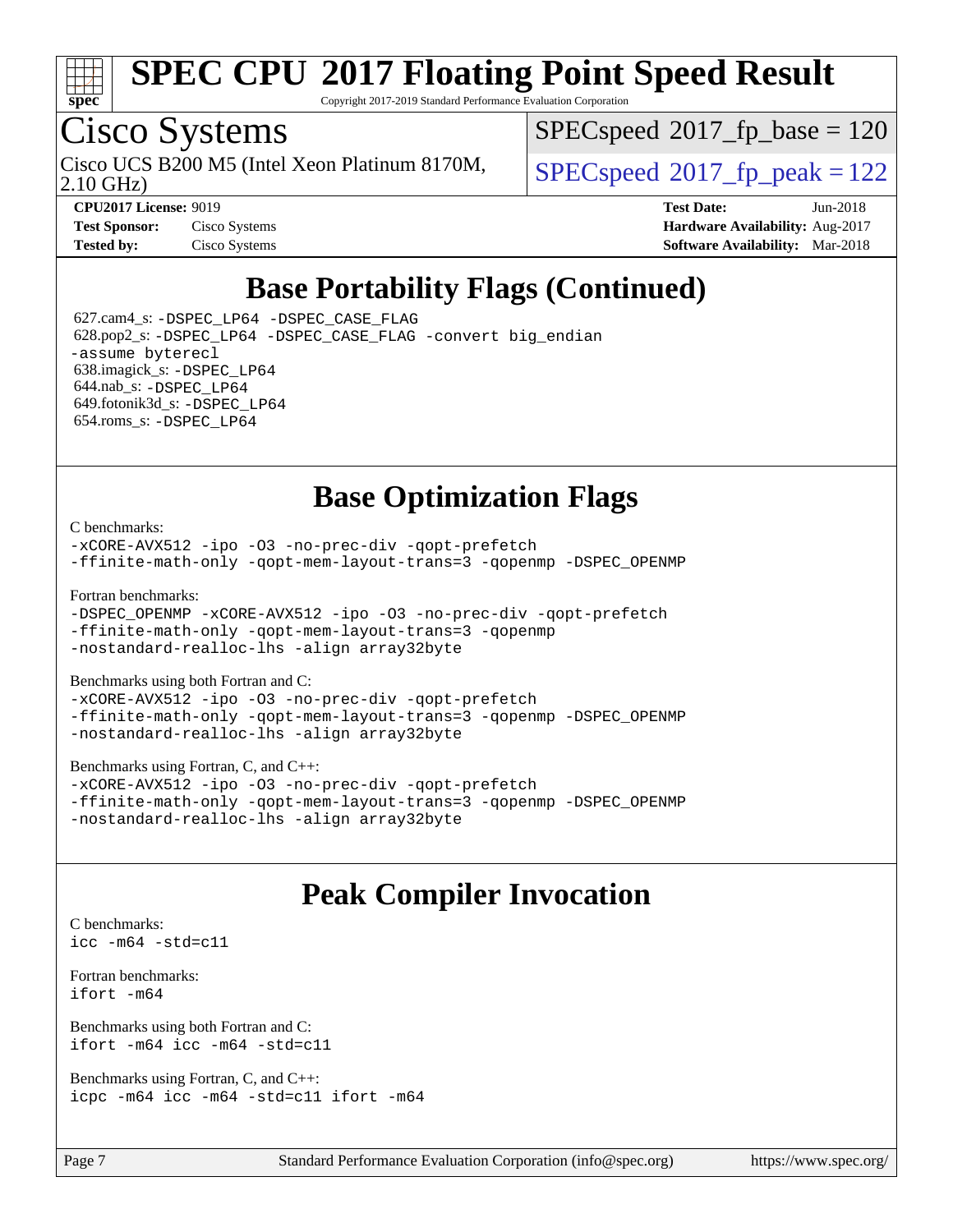

Copyright 2017-2019 Standard Performance Evaluation Corporation

## Cisco Systems

2.10 GHz) Cisco UCS B200 M5 (Intel Xeon Platinum 8170M,  $\vert$  [SPECspeed](http://www.spec.org/auto/cpu2017/Docs/result-fields.html#SPECspeed2017fppeak)®2017 fp\_peak = 122

[SPECspeed](http://www.spec.org/auto/cpu2017/Docs/result-fields.html#SPECspeed2017fpbase)<sup>®</sup>2017 fp base = 120

**[CPU2017 License:](http://www.spec.org/auto/cpu2017/Docs/result-fields.html#CPU2017License)** 9019 **[Test Date:](http://www.spec.org/auto/cpu2017/Docs/result-fields.html#TestDate)** Jun-2018 **[Test Sponsor:](http://www.spec.org/auto/cpu2017/Docs/result-fields.html#TestSponsor)** Cisco Systems **[Hardware Availability:](http://www.spec.org/auto/cpu2017/Docs/result-fields.html#HardwareAvailability)** Aug-2017 **[Tested by:](http://www.spec.org/auto/cpu2017/Docs/result-fields.html#Testedby)** Cisco Systems **[Software Availability:](http://www.spec.org/auto/cpu2017/Docs/result-fields.html#SoftwareAvailability)** Mar-2018

## **[Peak Portability Flags](http://www.spec.org/auto/cpu2017/Docs/result-fields.html#PeakPortabilityFlags)**

Same as Base Portability Flags

## **[Peak Optimization Flags](http://www.spec.org/auto/cpu2017/Docs/result-fields.html#PeakOptimizationFlags)**

[C benchmarks](http://www.spec.org/auto/cpu2017/Docs/result-fields.html#Cbenchmarks):

 619.lbm\_s: [-prof-gen](http://www.spec.org/cpu2017/results/res2018q2/cpu2017-20180612-06936.flags.html#user_peakPASS1_CFLAGSPASS1_LDFLAGS619_lbm_s_prof_gen_5aa4926d6013ddb2a31985c654b3eb18169fc0c6952a63635c234f711e6e63dd76e94ad52365559451ec499a2cdb89e4dc58ba4c67ef54ca681ffbe1461d6b36)(pass 1) [-prof-use](http://www.spec.org/cpu2017/results/res2018q2/cpu2017-20180612-06936.flags.html#user_peakPASS2_CFLAGSPASS2_LDFLAGS619_lbm_s_prof_use_1a21ceae95f36a2b53c25747139a6c16ca95bd9def2a207b4f0849963b97e94f5260e30a0c64f4bb623698870e679ca08317ef8150905d41bd88c6f78df73f19)(pass 2) [-O2](http://www.spec.org/cpu2017/results/res2018q2/cpu2017-20180612-06936.flags.html#user_peakPASS1_COPTIMIZE619_lbm_s_f-O2) [-xCORE-AVX512](http://www.spec.org/cpu2017/results/res2018q2/cpu2017-20180612-06936.flags.html#user_peakPASS2_COPTIMIZE619_lbm_s_f-xCORE-AVX512) [-qopt-prefetch](http://www.spec.org/cpu2017/results/res2018q2/cpu2017-20180612-06936.flags.html#user_peakPASS1_COPTIMIZEPASS2_COPTIMIZE619_lbm_s_f-qopt-prefetch) [-ipo](http://www.spec.org/cpu2017/results/res2018q2/cpu2017-20180612-06936.flags.html#user_peakPASS2_COPTIMIZE619_lbm_s_f-ipo) [-O3](http://www.spec.org/cpu2017/results/res2018q2/cpu2017-20180612-06936.flags.html#user_peakPASS2_COPTIMIZE619_lbm_s_f-O3) [-ffinite-math-only](http://www.spec.org/cpu2017/results/res2018q2/cpu2017-20180612-06936.flags.html#user_peakPASS1_COPTIMIZEPASS2_COPTIMIZE619_lbm_s_f_finite_math_only_cb91587bd2077682c4b38af759c288ed7c732db004271a9512da14a4f8007909a5f1427ecbf1a0fb78ff2a814402c6114ac565ca162485bbcae155b5e4258871) [-no-prec-div](http://www.spec.org/cpu2017/results/res2018q2/cpu2017-20180612-06936.flags.html#user_peakPASS2_COPTIMIZE619_lbm_s_f-no-prec-div) [-qopt-mem-layout-trans=3](http://www.spec.org/cpu2017/results/res2018q2/cpu2017-20180612-06936.flags.html#user_peakPASS1_COPTIMIZEPASS2_COPTIMIZE619_lbm_s_f-qopt-mem-layout-trans_de80db37974c74b1f0e20d883f0b675c88c3b01e9d123adea9b28688d64333345fb62bc4a798493513fdb68f60282f9a726aa07f478b2f7113531aecce732043) [-DSPEC\\_SUPPRESS\\_OPENMP](http://www.spec.org/cpu2017/results/res2018q2/cpu2017-20180612-06936.flags.html#suite_peakPASS1_COPTIMIZE619_lbm_s_DSPEC_SUPPRESS_OPENMP) [-qopenmp](http://www.spec.org/cpu2017/results/res2018q2/cpu2017-20180612-06936.flags.html#user_peakPASS2_COPTIMIZE619_lbm_s_qopenmp_16be0c44f24f464004c6784a7acb94aca937f053568ce72f94b139a11c7c168634a55f6653758ddd83bcf7b8463e8028bb0b48b77bcddc6b78d5d95bb1df2967) [-DSPEC\\_OPENMP](http://www.spec.org/cpu2017/results/res2018q2/cpu2017-20180612-06936.flags.html#suite_peakPASS2_COPTIMIZE619_lbm_s_DSPEC_OPENMP)

 638.imagick\_s: [-xCORE-AVX512](http://www.spec.org/cpu2017/results/res2018q2/cpu2017-20180612-06936.flags.html#user_peakCOPTIMIZE638_imagick_s_f-xCORE-AVX512) [-ipo](http://www.spec.org/cpu2017/results/res2018q2/cpu2017-20180612-06936.flags.html#user_peakCOPTIMIZE638_imagick_s_f-ipo) [-O3](http://www.spec.org/cpu2017/results/res2018q2/cpu2017-20180612-06936.flags.html#user_peakCOPTIMIZE638_imagick_s_f-O3) [-no-prec-div](http://www.spec.org/cpu2017/results/res2018q2/cpu2017-20180612-06936.flags.html#user_peakCOPTIMIZE638_imagick_s_f-no-prec-div) [-qopt-prefetch](http://www.spec.org/cpu2017/results/res2018q2/cpu2017-20180612-06936.flags.html#user_peakCOPTIMIZE638_imagick_s_f-qopt-prefetch) [-ffinite-math-only](http://www.spec.org/cpu2017/results/res2018q2/cpu2017-20180612-06936.flags.html#user_peakCOPTIMIZE638_imagick_s_f_finite_math_only_cb91587bd2077682c4b38af759c288ed7c732db004271a9512da14a4f8007909a5f1427ecbf1a0fb78ff2a814402c6114ac565ca162485bbcae155b5e4258871) [-qopt-mem-layout-trans=3](http://www.spec.org/cpu2017/results/res2018q2/cpu2017-20180612-06936.flags.html#user_peakCOPTIMIZE638_imagick_s_f-qopt-mem-layout-trans_de80db37974c74b1f0e20d883f0b675c88c3b01e9d123adea9b28688d64333345fb62bc4a798493513fdb68f60282f9a726aa07f478b2f7113531aecce732043) [-qopenmp](http://www.spec.org/cpu2017/results/res2018q2/cpu2017-20180612-06936.flags.html#user_peakCOPTIMIZE638_imagick_s_qopenmp_16be0c44f24f464004c6784a7acb94aca937f053568ce72f94b139a11c7c168634a55f6653758ddd83bcf7b8463e8028bb0b48b77bcddc6b78d5d95bb1df2967) [-DSPEC\\_OPENMP](http://www.spec.org/cpu2017/results/res2018q2/cpu2017-20180612-06936.flags.html#suite_peakCOPTIMIZE638_imagick_s_DSPEC_OPENMP)

644.nab\_s: Same as 638.imagick\_s

[Fortran benchmarks](http://www.spec.org/auto/cpu2017/Docs/result-fields.html#Fortranbenchmarks): [-prof-gen](http://www.spec.org/cpu2017/results/res2018q2/cpu2017-20180612-06936.flags.html#user_FCpeak_prof_gen_5aa4926d6013ddb2a31985c654b3eb18169fc0c6952a63635c234f711e6e63dd76e94ad52365559451ec499a2cdb89e4dc58ba4c67ef54ca681ffbe1461d6b36)(pass 1) [-prof-use](http://www.spec.org/cpu2017/results/res2018q2/cpu2017-20180612-06936.flags.html#user_FCpeak_prof_use_1a21ceae95f36a2b53c25747139a6c16ca95bd9def2a207b4f0849963b97e94f5260e30a0c64f4bb623698870e679ca08317ef8150905d41bd88c6f78df73f19)(pass 2) [-DSPEC\\_SUPPRESS\\_OPENMP](http://www.spec.org/cpu2017/results/res2018q2/cpu2017-20180612-06936.flags.html#suite_FCpeak_DSPEC_SUPPRESS_OPENMP) [-DSPEC\\_OPENMP](http://www.spec.org/cpu2017/results/res2018q2/cpu2017-20180612-06936.flags.html#suite_FCpeak_DSPEC_OPENMP) [-O2](http://www.spec.org/cpu2017/results/res2018q2/cpu2017-20180612-06936.flags.html#user_FCpeak_f-O2) [-xCORE-AVX512](http://www.spec.org/cpu2017/results/res2018q2/cpu2017-20180612-06936.flags.html#user_FCpeak_f-xCORE-AVX512) [-qopt-prefetch](http://www.spec.org/cpu2017/results/res2018q2/cpu2017-20180612-06936.flags.html#user_FCpeak_f-qopt-prefetch) [-ipo](http://www.spec.org/cpu2017/results/res2018q2/cpu2017-20180612-06936.flags.html#user_FCpeak_f-ipo) [-O3](http://www.spec.org/cpu2017/results/res2018q2/cpu2017-20180612-06936.flags.html#user_FCpeak_f-O3) [-ffinite-math-only](http://www.spec.org/cpu2017/results/res2018q2/cpu2017-20180612-06936.flags.html#user_FCpeak_f_finite_math_only_cb91587bd2077682c4b38af759c288ed7c732db004271a9512da14a4f8007909a5f1427ecbf1a0fb78ff2a814402c6114ac565ca162485bbcae155b5e4258871) [-no-prec-div](http://www.spec.org/cpu2017/results/res2018q2/cpu2017-20180612-06936.flags.html#user_FCpeak_f-no-prec-div) [-qopt-mem-layout-trans=3](http://www.spec.org/cpu2017/results/res2018q2/cpu2017-20180612-06936.flags.html#user_FCpeak_f-qopt-mem-layout-trans_de80db37974c74b1f0e20d883f0b675c88c3b01e9d123adea9b28688d64333345fb62bc4a798493513fdb68f60282f9a726aa07f478b2f7113531aecce732043) [-qopenmp](http://www.spec.org/cpu2017/results/res2018q2/cpu2017-20180612-06936.flags.html#user_FCpeak_qopenmp_16be0c44f24f464004c6784a7acb94aca937f053568ce72f94b139a11c7c168634a55f6653758ddd83bcf7b8463e8028bb0b48b77bcddc6b78d5d95bb1df2967) [-nostandard-realloc-lhs](http://www.spec.org/cpu2017/results/res2018q2/cpu2017-20180612-06936.flags.html#user_FCpeak_f_2003_std_realloc_82b4557e90729c0f113870c07e44d33d6f5a304b4f63d4c15d2d0f1fab99f5daaed73bdb9275d9ae411527f28b936061aa8b9c8f2d63842963b95c9dd6426b8a) [-align array32byte](http://www.spec.org/cpu2017/results/res2018q2/cpu2017-20180612-06936.flags.html#user_FCpeak_align_array32byte_b982fe038af199962ba9a80c053b8342c548c85b40b8e86eb3cc33dee0d7986a4af373ac2d51c3f7cf710a18d62fdce2948f201cd044323541f22fc0fffc51b6)

[Benchmarks using both Fortran and C](http://www.spec.org/auto/cpu2017/Docs/result-fields.html#BenchmarksusingbothFortranandC):

 621.wrf\_s: [-prof-gen](http://www.spec.org/cpu2017/results/res2018q2/cpu2017-20180612-06936.flags.html#user_peakPASS1_CFLAGSPASS1_FFLAGSPASS1_LDFLAGS621_wrf_s_prof_gen_5aa4926d6013ddb2a31985c654b3eb18169fc0c6952a63635c234f711e6e63dd76e94ad52365559451ec499a2cdb89e4dc58ba4c67ef54ca681ffbe1461d6b36)(pass 1) [-prof-use](http://www.spec.org/cpu2017/results/res2018q2/cpu2017-20180612-06936.flags.html#user_peakPASS2_CFLAGSPASS2_FFLAGSPASS2_LDFLAGS621_wrf_s_prof_use_1a21ceae95f36a2b53c25747139a6c16ca95bd9def2a207b4f0849963b97e94f5260e30a0c64f4bb623698870e679ca08317ef8150905d41bd88c6f78df73f19)(pass 2) [-O2](http://www.spec.org/cpu2017/results/res2018q2/cpu2017-20180612-06936.flags.html#user_peakPASS1_COPTIMIZEPASS1_FOPTIMIZE621_wrf_s_f-O2) [-xCORE-AVX512](http://www.spec.org/cpu2017/results/res2018q2/cpu2017-20180612-06936.flags.html#user_peakPASS2_COPTIMIZEPASS2_FOPTIMIZE621_wrf_s_f-xCORE-AVX512) [-qopt-prefetch](http://www.spec.org/cpu2017/results/res2018q2/cpu2017-20180612-06936.flags.html#user_peakPASS1_COPTIMIZEPASS1_FOPTIMIZEPASS2_COPTIMIZEPASS2_FOPTIMIZE621_wrf_s_f-qopt-prefetch) [-ipo](http://www.spec.org/cpu2017/results/res2018q2/cpu2017-20180612-06936.flags.html#user_peakPASS2_COPTIMIZEPASS2_FOPTIMIZE621_wrf_s_f-ipo) [-O3](http://www.spec.org/cpu2017/results/res2018q2/cpu2017-20180612-06936.flags.html#user_peakPASS2_COPTIMIZEPASS2_FOPTIMIZE621_wrf_s_f-O3) [-ffinite-math-only](http://www.spec.org/cpu2017/results/res2018q2/cpu2017-20180612-06936.flags.html#user_peakPASS1_COPTIMIZEPASS1_FOPTIMIZEPASS2_COPTIMIZEPASS2_FOPTIMIZE621_wrf_s_f_finite_math_only_cb91587bd2077682c4b38af759c288ed7c732db004271a9512da14a4f8007909a5f1427ecbf1a0fb78ff2a814402c6114ac565ca162485bbcae155b5e4258871) [-no-prec-div](http://www.spec.org/cpu2017/results/res2018q2/cpu2017-20180612-06936.flags.html#user_peakPASS2_COPTIMIZEPASS2_FOPTIMIZE621_wrf_s_f-no-prec-div) [-qopt-mem-layout-trans=3](http://www.spec.org/cpu2017/results/res2018q2/cpu2017-20180612-06936.flags.html#user_peakPASS1_COPTIMIZEPASS1_FOPTIMIZEPASS2_COPTIMIZEPASS2_FOPTIMIZE621_wrf_s_f-qopt-mem-layout-trans_de80db37974c74b1f0e20d883f0b675c88c3b01e9d123adea9b28688d64333345fb62bc4a798493513fdb68f60282f9a726aa07f478b2f7113531aecce732043) [-DSPEC\\_SUPPRESS\\_OPENMP](http://www.spec.org/cpu2017/results/res2018q2/cpu2017-20180612-06936.flags.html#suite_peakPASS1_COPTIMIZEPASS1_FOPTIMIZE621_wrf_s_DSPEC_SUPPRESS_OPENMP) [-qopenmp](http://www.spec.org/cpu2017/results/res2018q2/cpu2017-20180612-06936.flags.html#user_peakPASS2_COPTIMIZEPASS2_FOPTIMIZE621_wrf_s_qopenmp_16be0c44f24f464004c6784a7acb94aca937f053568ce72f94b139a11c7c168634a55f6653758ddd83bcf7b8463e8028bb0b48b77bcddc6b78d5d95bb1df2967) [-DSPEC\\_OPENMP](http://www.spec.org/cpu2017/results/res2018q2/cpu2017-20180612-06936.flags.html#suite_peakPASS2_COPTIMIZEPASS2_FOPTIMIZE621_wrf_s_DSPEC_OPENMP) [-nostandard-realloc-lhs](http://www.spec.org/cpu2017/results/res2018q2/cpu2017-20180612-06936.flags.html#user_peakEXTRA_FOPTIMIZE621_wrf_s_f_2003_std_realloc_82b4557e90729c0f113870c07e44d33d6f5a304b4f63d4c15d2d0f1fab99f5daaed73bdb9275d9ae411527f28b936061aa8b9c8f2d63842963b95c9dd6426b8a) [-align array32byte](http://www.spec.org/cpu2017/results/res2018q2/cpu2017-20180612-06936.flags.html#user_peakEXTRA_FOPTIMIZE621_wrf_s_align_array32byte_b982fe038af199962ba9a80c053b8342c548c85b40b8e86eb3cc33dee0d7986a4af373ac2d51c3f7cf710a18d62fdce2948f201cd044323541f22fc0fffc51b6)

 627.cam4\_s: [-xCORE-AVX512](http://www.spec.org/cpu2017/results/res2018q2/cpu2017-20180612-06936.flags.html#user_peakCOPTIMIZEFOPTIMIZE627_cam4_s_f-xCORE-AVX512) [-ipo](http://www.spec.org/cpu2017/results/res2018q2/cpu2017-20180612-06936.flags.html#user_peakCOPTIMIZEFOPTIMIZE627_cam4_s_f-ipo) [-O3](http://www.spec.org/cpu2017/results/res2018q2/cpu2017-20180612-06936.flags.html#user_peakCOPTIMIZEFOPTIMIZE627_cam4_s_f-O3) [-no-prec-div](http://www.spec.org/cpu2017/results/res2018q2/cpu2017-20180612-06936.flags.html#user_peakCOPTIMIZEFOPTIMIZE627_cam4_s_f-no-prec-div) [-qopt-prefetch](http://www.spec.org/cpu2017/results/res2018q2/cpu2017-20180612-06936.flags.html#user_peakCOPTIMIZEFOPTIMIZE627_cam4_s_f-qopt-prefetch) [-ffinite-math-only](http://www.spec.org/cpu2017/results/res2018q2/cpu2017-20180612-06936.flags.html#user_peakCOPTIMIZEFOPTIMIZE627_cam4_s_f_finite_math_only_cb91587bd2077682c4b38af759c288ed7c732db004271a9512da14a4f8007909a5f1427ecbf1a0fb78ff2a814402c6114ac565ca162485bbcae155b5e4258871) [-qopt-mem-layout-trans=3](http://www.spec.org/cpu2017/results/res2018q2/cpu2017-20180612-06936.flags.html#user_peakCOPTIMIZEFOPTIMIZE627_cam4_s_f-qopt-mem-layout-trans_de80db37974c74b1f0e20d883f0b675c88c3b01e9d123adea9b28688d64333345fb62bc4a798493513fdb68f60282f9a726aa07f478b2f7113531aecce732043) [-qopenmp](http://www.spec.org/cpu2017/results/res2018q2/cpu2017-20180612-06936.flags.html#user_peakCOPTIMIZEFOPTIMIZE627_cam4_s_qopenmp_16be0c44f24f464004c6784a7acb94aca937f053568ce72f94b139a11c7c168634a55f6653758ddd83bcf7b8463e8028bb0b48b77bcddc6b78d5d95bb1df2967) [-DSPEC\\_OPENMP](http://www.spec.org/cpu2017/results/res2018q2/cpu2017-20180612-06936.flags.html#suite_peakCOPTIMIZEFOPTIMIZE627_cam4_s_DSPEC_OPENMP) [-nostandard-realloc-lhs](http://www.spec.org/cpu2017/results/res2018q2/cpu2017-20180612-06936.flags.html#user_peakEXTRA_FOPTIMIZE627_cam4_s_f_2003_std_realloc_82b4557e90729c0f113870c07e44d33d6f5a304b4f63d4c15d2d0f1fab99f5daaed73bdb9275d9ae411527f28b936061aa8b9c8f2d63842963b95c9dd6426b8a) [-align array32byte](http://www.spec.org/cpu2017/results/res2018q2/cpu2017-20180612-06936.flags.html#user_peakEXTRA_FOPTIMIZE627_cam4_s_align_array32byte_b982fe038af199962ba9a80c053b8342c548c85b40b8e86eb3cc33dee0d7986a4af373ac2d51c3f7cf710a18d62fdce2948f201cd044323541f22fc0fffc51b6)

628.pop2\_s: Same as 621.wrf\_s

```
Benchmarks using Fortran, C, and C++: 
-prof-gen(pass 1) -prof-use(pass 2) -O2 -xCORE-AVX512 -qopt-prefetch
-ipo -O3 -ffinite-math-only -no-prec-div -qopt-mem-layout-trans=3
-DSPEC_SUPPRESS_OPENMP -qopenmp -DSPEC_OPENMP -nostandard-realloc-lhs
-align array32byte
```